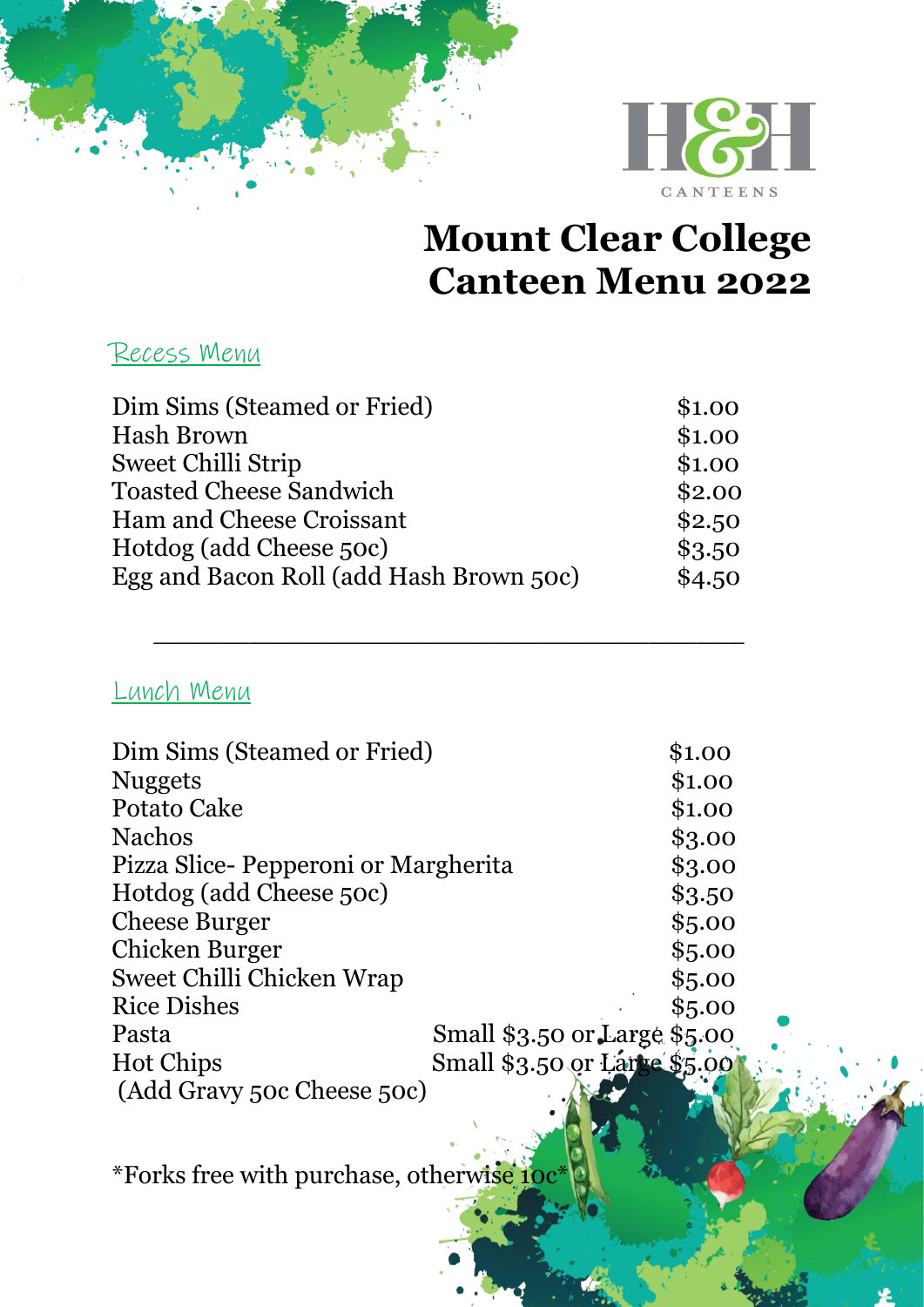

Pastries – Available Recess and Lunch

| Party Pies / Sausage Rolls | \$1.20 |
|----------------------------|--------|
| Sausage Roll               | \$3.50 |
| <b>Meat Pie</b>            | \$4.50 |
| Sauce                      | \$0.20 |
|                            |        |

#### Sandwiches, Rolls and Wraps

| Chicken Caesar Wrap               | \$3.50 |
|-----------------------------------|--------|
| Salad Sandwich                    | \$4.50 |
| Ham and Salad Sandwich            | \$5.00 |
| <b>Chicken and Salad Sandwich</b> | \$5.00 |
| Rolls add 50c                     |        |

 $\frac{1}{2}$  ,  $\frac{1}{2}$  ,  $\frac{1}{2}$  ,  $\frac{1}{2}$  ,  $\frac{1}{2}$  ,  $\frac{1}{2}$  ,  $\frac{1}{2}$  ,  $\frac{1}{2}$  ,  $\frac{1}{2}$  ,  $\frac{1}{2}$  ,  $\frac{1}{2}$  ,  $\frac{1}{2}$  ,  $\frac{1}{2}$  ,  $\frac{1}{2}$  ,  $\frac{1}{2}$  ,  $\frac{1}{2}$  ,  $\frac{1}{2}$  ,  $\frac{1}{2}$  ,  $\frac{1$ 

#### Salads and Fruit

| Piece of Fruit   | \$1.00 |
|------------------|--------|
| <b>Fruit Cup</b> | \$2.00 |
| Yogurt           | \$2.00 |
| Plain Salad      | \$4.00 |
| Chicken Salad    | \$5.00 |
|                  |        |

#### Treats

| Chip packets Small $$1.00$ Large $$2.50$    |        |
|---------------------------------------------|--------|
| <b>Icy Twist or Calippo</b>                 | \$1.00 |
| Rainbow or Chocolate Paddle Pop             | \$1.50 |
| Jelly cups                                  | \$1.50 |
| <b>Chocolate Mousse Cup</b>                 | \$2.00 |
| Slices, Golf Balls, Cookies, Muffins \$2,00 |        |
| Donuts                                      |        |
|                                             |        |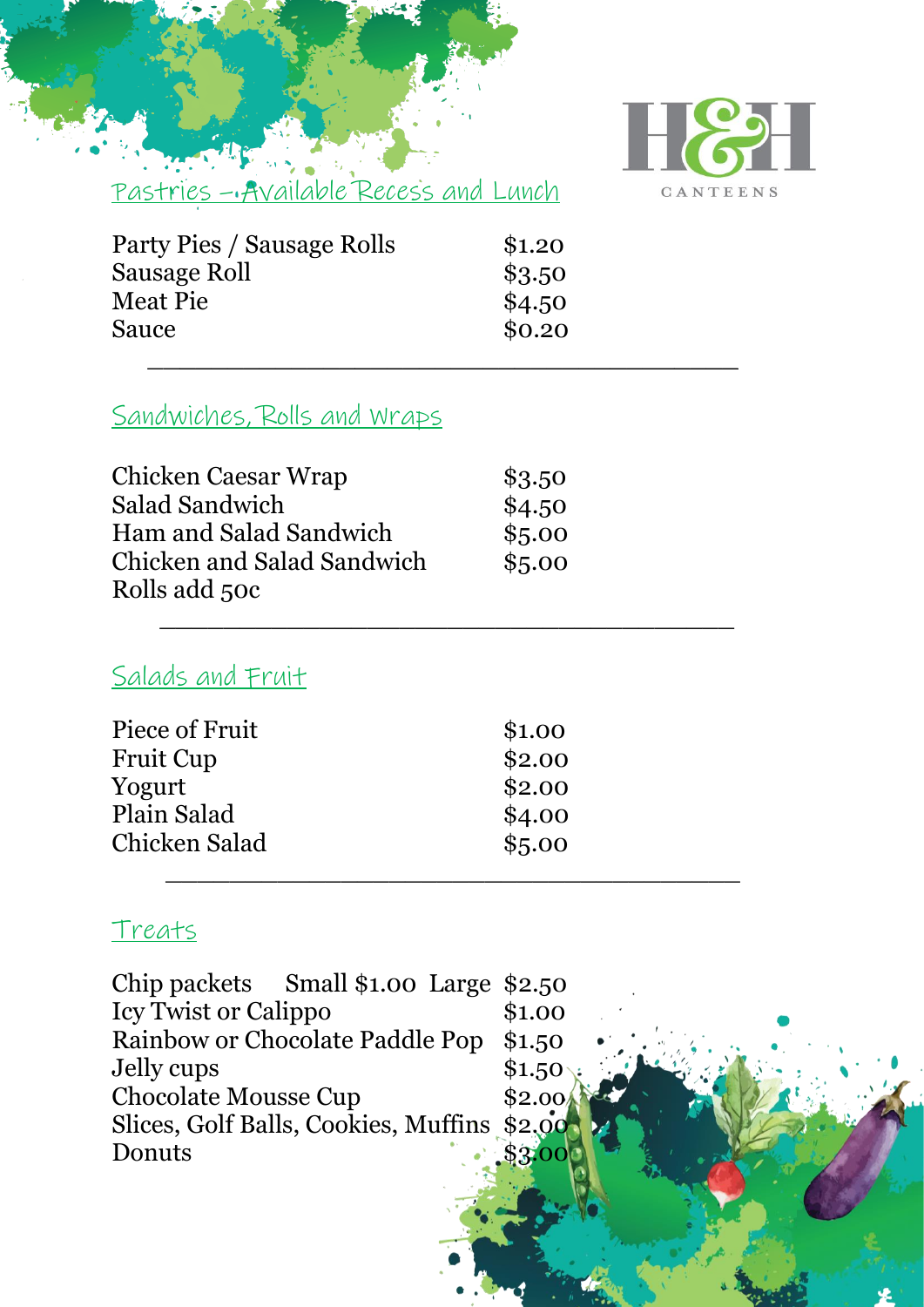

## Prima \$1.00 Cans \$2.00 Mt.Franklin Water \$2.50 Milkshakes \$3.00 Orange Juice \$4.00 Iced Tea  $$4.00$ Plain Pump \$4.00 Flavoured Pump \$4.00  $Big M$  \$4.50 Dare Iced Coffee \$4.50 Barista Bros. Iced Chocolate \$4.50 Barista Bros. Iced Mocha \$4.50 600ml bottles \$4.50 Powerade \$4.50

Drinks

\*Prices are subject to change\*